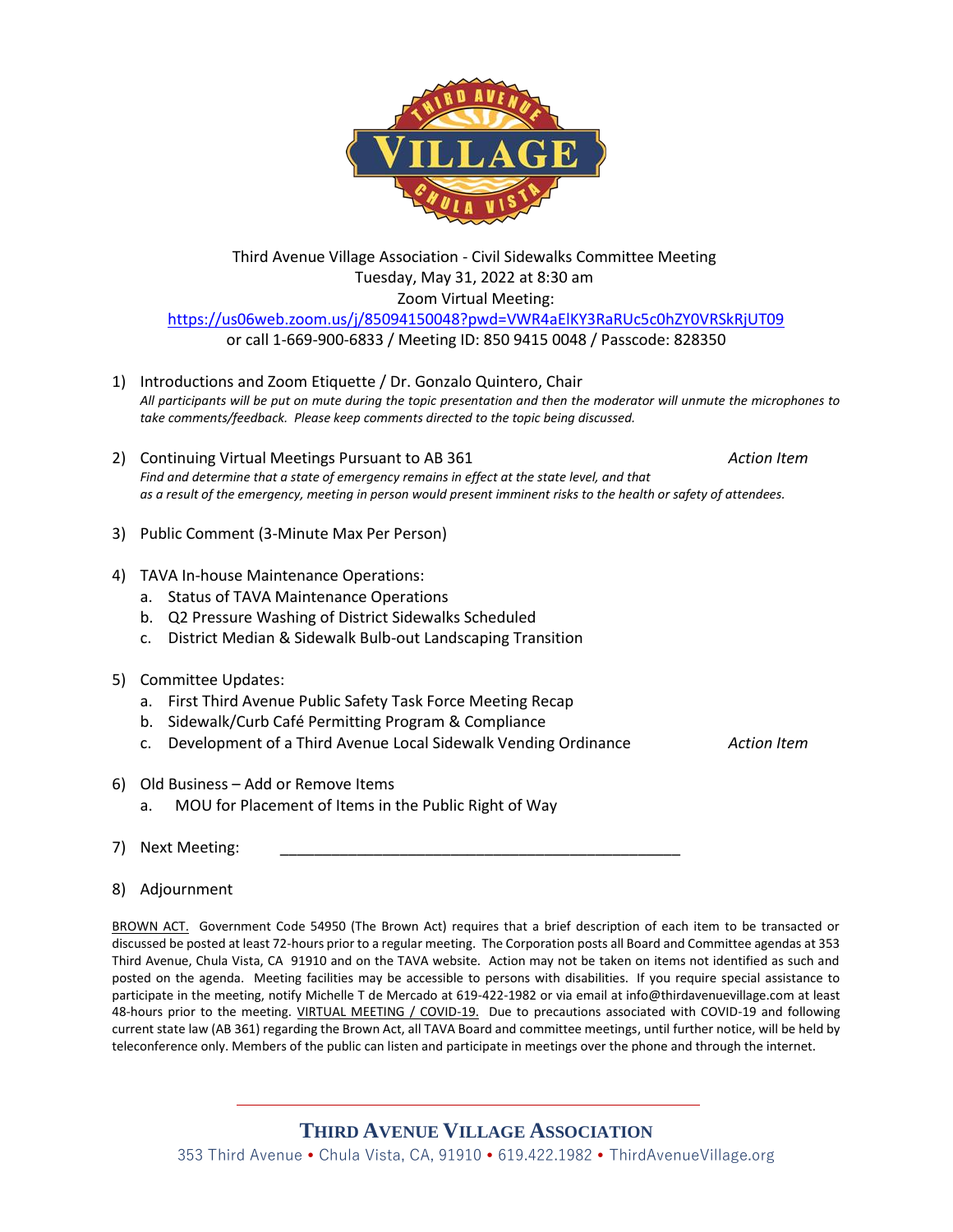#### AB 361 Overview 9/30/2021

On September 16, 2021, AB 361 was adopted on an urgency basis (AB 361, section 9) meaning it has immediate effect. Shortly thereafter, Governor Newsome issued an executive order delaying implementation until October 1. After October 1 and through January 1, 2024 (when the bill sunsets), bodies subject to the Brown Act can continue to meet electronically (without the need to allow the pubic to participate from a physical location) after making specific findings and subject to added requirements.

# Findings

A body subject to the Brown Act may continue to meet virtually when:

## 1) it is meeting during a proclaimed state of emergency AND

2) either: state or local officials have imposed or recommended measures to promote social distancing OR the body is meeting to determine or has determined by majority vote, whether as a result of the emergency, meeting in person would present imminent risks to the health or safety of attendees.

Thereafter, at least every 30 days the body must make the following findings by majority vote:

- (A) The legislative body has reconsidered the circumstances of the state of emergency.
	- (B) Any of the following circumstances exist:
		- (i) The state of emergency continues to directly impact the ability of the members to meet safely in person.

(ii) State or local officials continue to impose or recommend measures to promote social distancing

### Additional Requirements

In addition to requirements established under the Governor's Executive Orders, public entities that continue to meet virtually must also:

- Allow real-time public comment; may not require public comments to be submitted in advance.
- Allow people to register (get in line) to give public comment during the entire public comment period for a given item.
- Suspend any action in the event of a service interruption. If there is a disruption (within the agency's control) that prevents broadcast of the meeting or prevents the public from providing comments, the body may not take actions until service is restored or those actions may be challenged.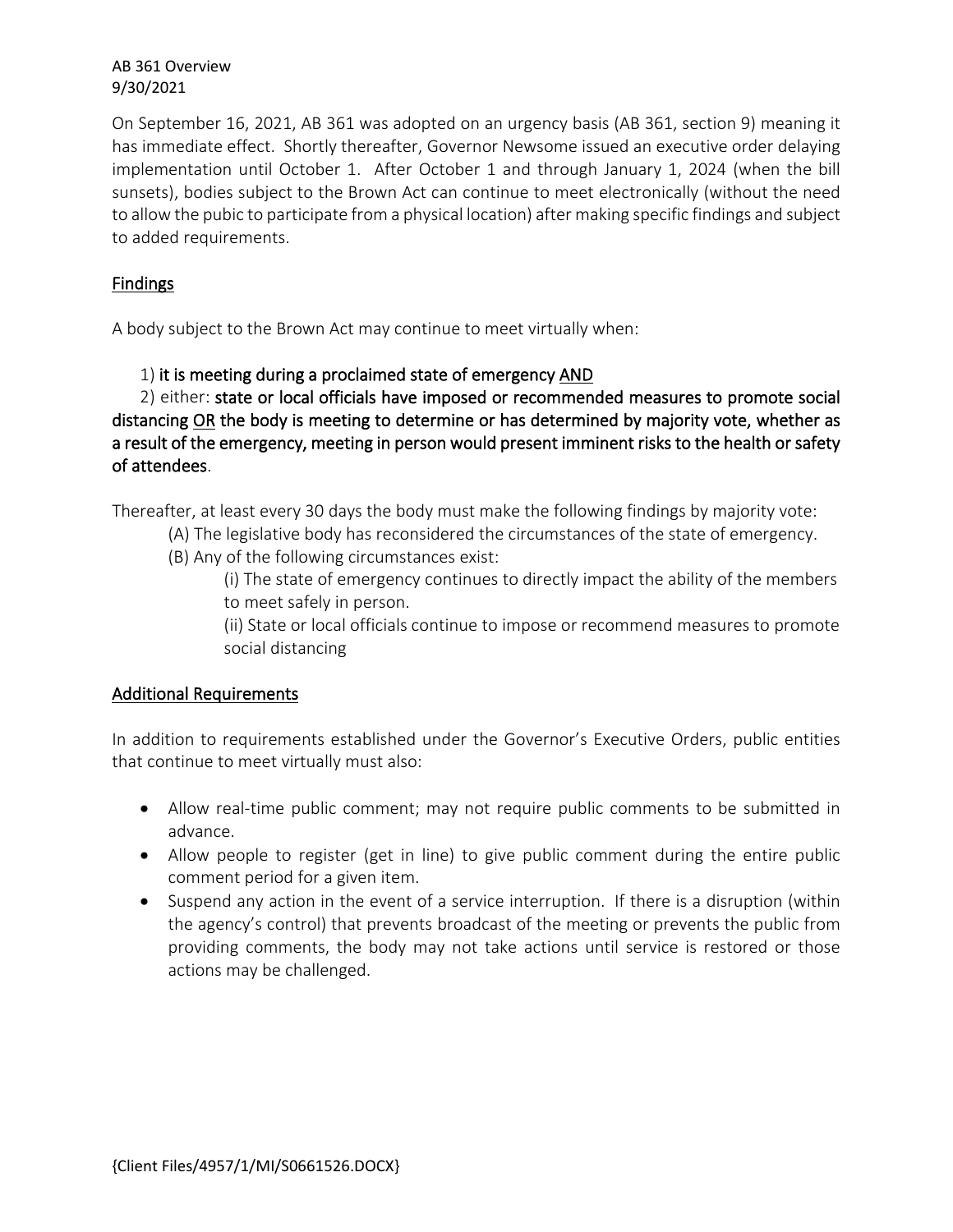

# **Third Avenue Village Association - Civil Sidewalks Committee Meeting Monday, March 28, 2022, at 10:00 am Zoom Virtual Meeting: [https://us06web.zoom.us/j/81754069223 or call 1-669-900-68](https://us06web.zoom.us/j/81754069223%20or%20call%201-669-900-68) Meeting ID: 817 5406 9223 / Passcode: 1982**

- PRESENT: Dr. Quintero, Mariana Cardenas, Kevin Lewis, Kendell Manion, Timothy Parker, Tony Raso, Kevin Rhodes
- STAFF: Dominic Li Mandri, Marco Li Mandri, Monica Montes, Dianne Serna De Leon, Michelle Thomas de Mercado

#### **MINUTES:**

| <b>Item</b>                                                                        | <b>Discussion</b>                                                                                                                                                                                                                                                                           | <b>Action Taken?</b>                                                                    |
|------------------------------------------------------------------------------------|---------------------------------------------------------------------------------------------------------------------------------------------------------------------------------------------------------------------------------------------------------------------------------------------|-----------------------------------------------------------------------------------------|
| 1. Roll Call & Zoom<br>Etiquette / Dr.<br><b>Gonzalo Quintero,</b><br><b>Chair</b> | 1. The meeting was called to order at 10:02 am by<br>District Manager, Dominic Li Mandri.<br>Dominic started the meeting with introductions<br>with all those present.                                                                                                                      | 1. No action taken                                                                      |
| 2. Continuing Virtual<br><b>Meetings Pursuant</b><br>to AB 361                     | 2. The committee needed to ratify a vote during<br>each meeting that states that we will continue to<br>meet via Zoom for public agencies to hold virtual<br>meetings during a proclaimed state of emergency<br>and remain in compliance with the Brown Act (Gov.<br>Code §§ 54950 et seq.) | 2. Dr. Quintero<br>moved to accept. Tim<br>Parker seconded.<br>Unanimously<br>approved. |
| 3. Public Comment<br>(3 Minutes Max<br>Per Person)                                 | 3. Nothing to report.                                                                                                                                                                                                                                                                       | 3. No action taken                                                                      |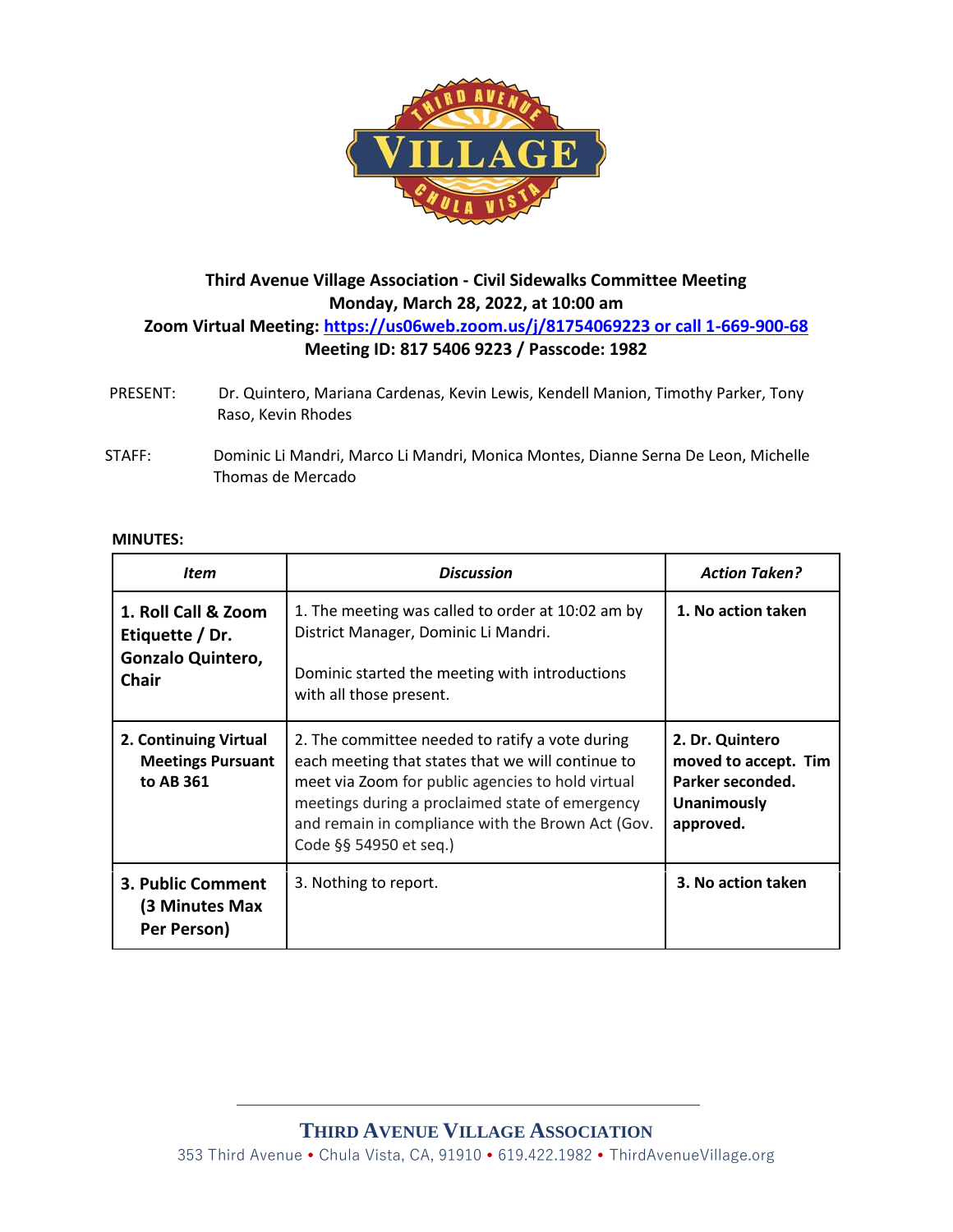| 4. TAVA In-house<br><b>Maintenance</b><br><b>Operations:</b>                    |                                                                                                                                                                                                               |                                                                                                                                                                  |
|---------------------------------------------------------------------------------|---------------------------------------------------------------------------------------------------------------------------------------------------------------------------------------------------------------|------------------------------------------------------------------------------------------------------------------------------------------------------------------|
| a. New Route<br>System<br>Implemented                                           | 4.a. Dominic shared with the committee the<br>illustrated route system that has been<br>implemented with the TAVA maintenance staff.                                                                          | 4.a. No action taken                                                                                                                                             |
| b. Q1 Pressure<br><b>Washing of</b><br><b>Sidewalks</b><br><b>Administered</b>  | 4.b. Dominic shared with the committee that<br>CAM completed their scheduled $1st$ quarter<br>district power washing.                                                                                         | 4.b. No action taken                                                                                                                                             |
|                                                                                 | Dominic shared the Site Audit Report from CAM<br>illustrating photos of areas that were addressed on<br>Third Avenue during this power washing (pages 5-<br>7).                                               |                                                                                                                                                                  |
|                                                                                 | Dominic presented a second Site Audit Report from<br>CAM, illustrating performed median landscaping<br>(pages 8-10).                                                                                          |                                                                                                                                                                  |
| c. Transition to In-<br><b>House for</b><br>Landscaping<br><b>Operations</b>    | 4.c. Dominic shared that he would continue his<br>transition to cancel CAM and transfer the<br>landscaping duties in house. This would remove<br>overhead costs.                                              | 4.c. Dr. Quintero<br>moved to accept<br>staff's<br>recommendation to<br>bring on personnel.<br><b>Tim Parker</b><br>seconded.<br><b>Unanimously</b><br>approved. |
| 5. Committee<br><b>Updates:</b>                                                 | 5.a. Dominic reported to the committee that he is<br>to meet with Patricia Ferman, the Principal<br>Landscape Architect for the City of Chula Vista.                                                          | 5.a. No action taken                                                                                                                                             |
| a. Phase 3<br>Hardscape<br>Improvement<br>Meeting with the<br>City              | Patricia will coach TAVA staff on how to use the<br>irrigation system in the phase III areas of E<br>through F Street.                                                                                        |                                                                                                                                                                  |
| b. Anticipated<br><b>Placement of</b><br><b>New Amenities in</b><br>the PROW on | 5.b. Dominic presented the February 1, 2022, letter<br>of request for support for the Third Avenue<br>Village Association to the committee, received by<br>Supervisor Nora Vargas. This \$ 115,700 grant will | 5.b No action taken                                                                                                                                              |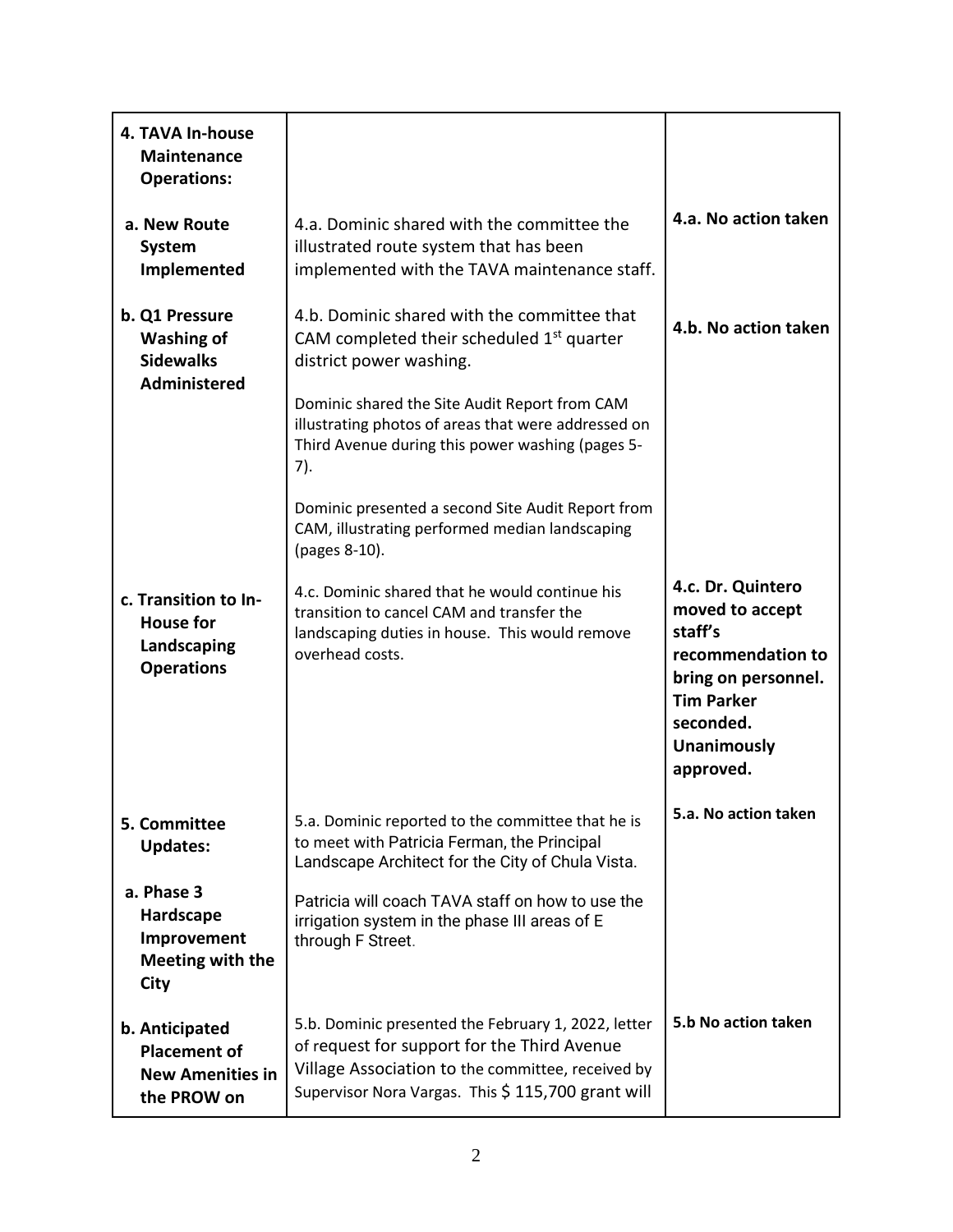| Third Ave.                                                                                                  | provide ROW Amenities to the district.                                                                                                                                                                                                                                                                                                                                                                                                                                                                                                                                                                                                              |                                                                                                                                                                |
|-------------------------------------------------------------------------------------------------------------|-----------------------------------------------------------------------------------------------------------------------------------------------------------------------------------------------------------------------------------------------------------------------------------------------------------------------------------------------------------------------------------------------------------------------------------------------------------------------------------------------------------------------------------------------------------------------------------------------------------------------------------------------------|----------------------------------------------------------------------------------------------------------------------------------------------------------------|
| c. MOU for<br><b>Placement of</b><br>Items in the<br><b>Public Right of</b><br><b>Way</b>                   | 5.c. Dominic shared with members the placement<br>of ROW amenities throughout Third Avenue from<br>the grant funds received for the district.                                                                                                                                                                                                                                                                                                                                                                                                                                                                                                       | 5.c. Dr. Quintero<br>moved to authorize<br>staff to work on the<br><b>MOU</b> permitting<br>process. Kevin Lewis<br>seconded the motion.<br><b>Unanimously</b> |
|                                                                                                             | Tony Raso shared his concern of having branded<br>tables and chairs placed in front of his business, Bar<br>Sin Nombre.                                                                                                                                                                                                                                                                                                                                                                                                                                                                                                                             |                                                                                                                                                                |
|                                                                                                             | Dominic assured Tony Raso that he would provide<br>only the requested trash can replacement in the<br>bulb out area in front of his establishment.                                                                                                                                                                                                                                                                                                                                                                                                                                                                                                  | approved.                                                                                                                                                      |
|                                                                                                             | Tim Parker shared his concern regarding the<br>unhoused citizens and loitering on the furniture.                                                                                                                                                                                                                                                                                                                                                                                                                                                                                                                                                    |                                                                                                                                                                |
|                                                                                                             | Marco shared Tim's concern and assured the<br>committee that staff will monitor any undesired<br>activity. Marco added the furniture is "an<br>attraction" for people needing a place to sit.                                                                                                                                                                                                                                                                                                                                                                                                                                                       |                                                                                                                                                                |
| d. Maintenance<br><b>Concerns from</b><br><b>Outside Vendors</b><br><b>Operating on</b><br><b>Third Ave</b> | 5.d. Dominic shared photos of his assessment of<br>Third Avenue after his concern of rouge food<br>vendors and food trucks setting up late at night.<br>Dominic added that currently, the City of Chula<br>Vista does not practice code enforcement on Third<br>Avenue late into the evening, and is expecting TAVA<br>to engage them if there are items in need of<br>addressing. Tony Raso expressed concern as<br>permitted eating establishments are not open when<br>the area bars are. The food trucks do offer a place<br>for patrons to eat late night. Mariana Cardenas<br>added that The Balboa South kitchen will operate<br>until 11pm. | 5.d. No action taken                                                                                                                                           |
|                                                                                                             | Marco suggested the potential partnership<br>between a business and a food truck. This<br>partnership will manage other food trucks coming<br>into the district.                                                                                                                                                                                                                                                                                                                                                                                                                                                                                    |                                                                                                                                                                |
| e. Creation of Local<br><b>Sidewalk Vending</b><br><b>Ordinance</b>                                         | 5.e. Dominic suggested to the committee to<br>authorize staff to go to city council to create rules<br>and draw up a negotiated plan for sidewalk<br>vendors.                                                                                                                                                                                                                                                                                                                                                                                                                                                                                       | 5.e. Dr. Quintero<br>requested to table<br>this item and to form<br>an ad hoc committee.                                                                       |
| f. Third Avenue                                                                                             | 5.f. Dominic shared that this meeting will be held in                                                                                                                                                                                                                                                                                                                                                                                                                                                                                                                                                                                               | 5.f. No action taken                                                                                                                                           |